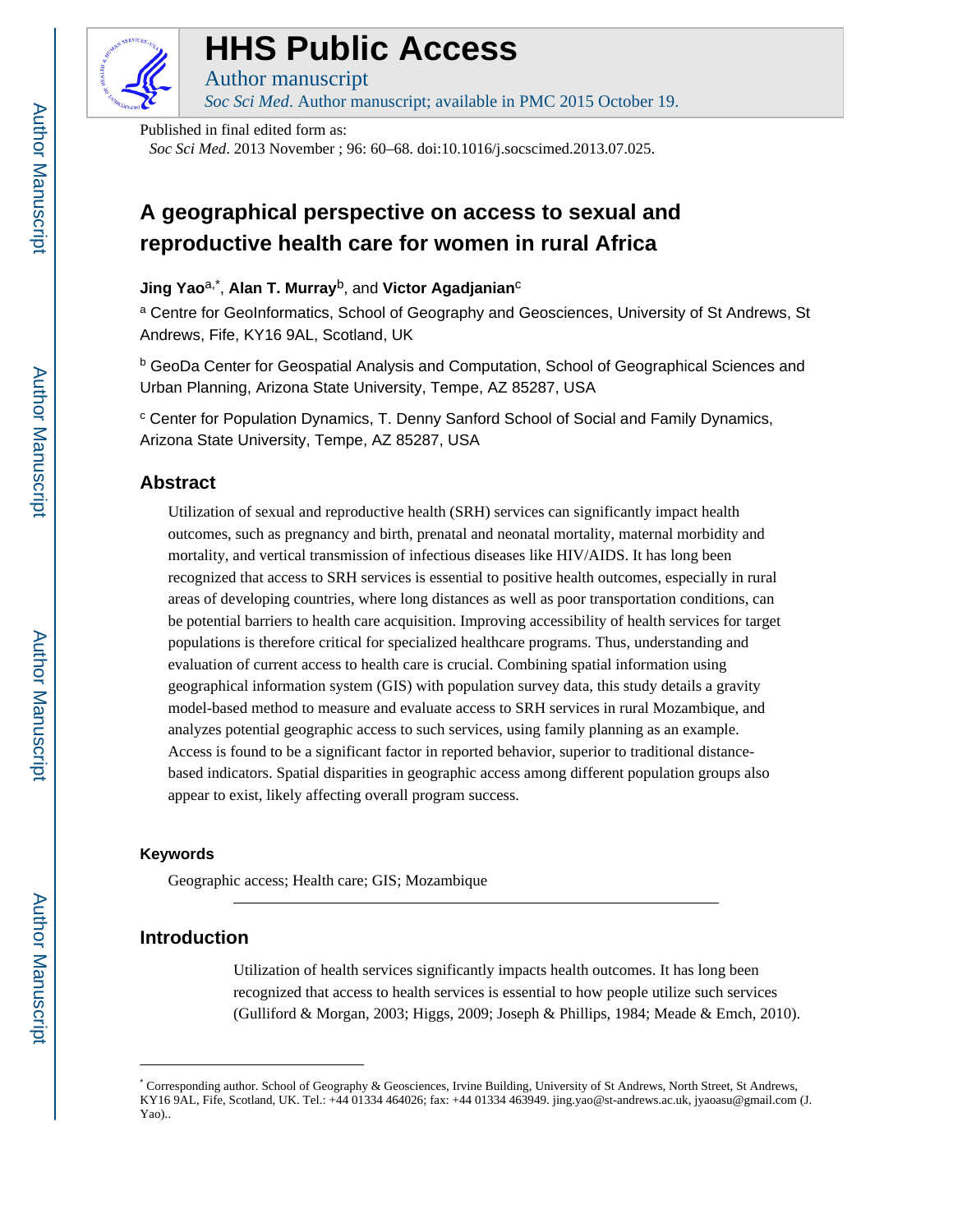This is especially true for rural areas of resource-limited developing countries characterized by poor overall health, such as those in rural sub-Saharan Africa (Stock, 1983; Tanser, Gijsbertsen, & Herbst, 2006). Improving accessibility of health services for greater quality of life, enhanced overall health and well-being, reduced health inequities and better service to target populations is a central concern in health resource allocation and program planning. Therefore, understanding and evaluating access to health care and its spatial variation are vital for healthcare planners and policy makers.

Though it is widely acknowledged that access is crucial for healthcare utilization, access is defined differently and has different implications in different settings (Aday & Andersen, 1975; Cromley & McLafferty, 2011; Gulliford et al., 2002; Joseph & Phillips, 1984; Wang, 2012). Generally, access can be measured in two distinct, yet interacting dimensions: geographic/spatial and non-spatial (Donabedian, 1973). Geographic access highlights the spatial separation (distance, rivers, forests, mountains, etc.) between health facilities and the population in need of service. Non-spatial access, in contrast, refers to demographic, socialeconomical and organizational factors (sex, age, education, income, religion, etc.) that facilitate or hinder the acquisition of healthcare. From the perspective of utilization, two types of accessibility can be distinguished: potential and revealed (Joseph & Bantock, 1982; Joseph & Phillips, 1984). The former describes the opportunity to use health services, whereas the latter refers to actual achievement of potential access, that is, utilization.

Of interest in this study is potential geographic access to sexual and reproductive health (SRH) services, and in particular to family planning in rural Africa. It has been found that geographic access to SRH services is an important factor influencing health outcomes such as pregnancy and birth, prenatal and neonatal mortality, maternal morbidity and mortality, and vertical transmission of infectious diseases like HIV/AIDS (Acharya & Cleland, 2000; Rahman, Mosley, Ahmed, & Akhter, 2008; Tanser et al., 2006). As is the case in other types of health care, geographic access to SRH services can be defined in many ways, including travel distance/time/costs (Nemet & Bailey, 2000), gravity-based metrics (Joseph & Bantock, 1982) and more recently, the two-step floating catchment area (2SFCA) (Luo & Wang, 2003; Wang & Luo, 2005). In the context of rural Africa, current research of geographic access to healthcare primarily relies on distance-based measures (Buor, 2003; Noor, Zurovac, Hay, Ochola, & Snow, 2003; Stock, 1983; Tanser et al., 2006). The value of alternative measures is worth further exploration.

Given their capability of managing and processing spatial data, geographic information systems (GIS) are well suited for evaluating geographic access to health services (Cromley & McLafferty, 2011; Higgs, 2004; Meade & Emch, 2010; Rushton, 2003; Wang, 2012; Yao, Murray, Agadjanian, & Hayford, 2012). Desktop mapping makes it easy and straightforward to visualize health data in different spatial representations and under various spatial scales. Also, some spatial operations, such as data aggregation and calculation of travel distance/ time/costs, can be easily implemented using readily available functions in GIS. Further, spatial analysis using GIS can provide insights into disparities in geographic access among a population across space, helping identify insufficient health service access and possible influencing factors that otherwise cannot be detected.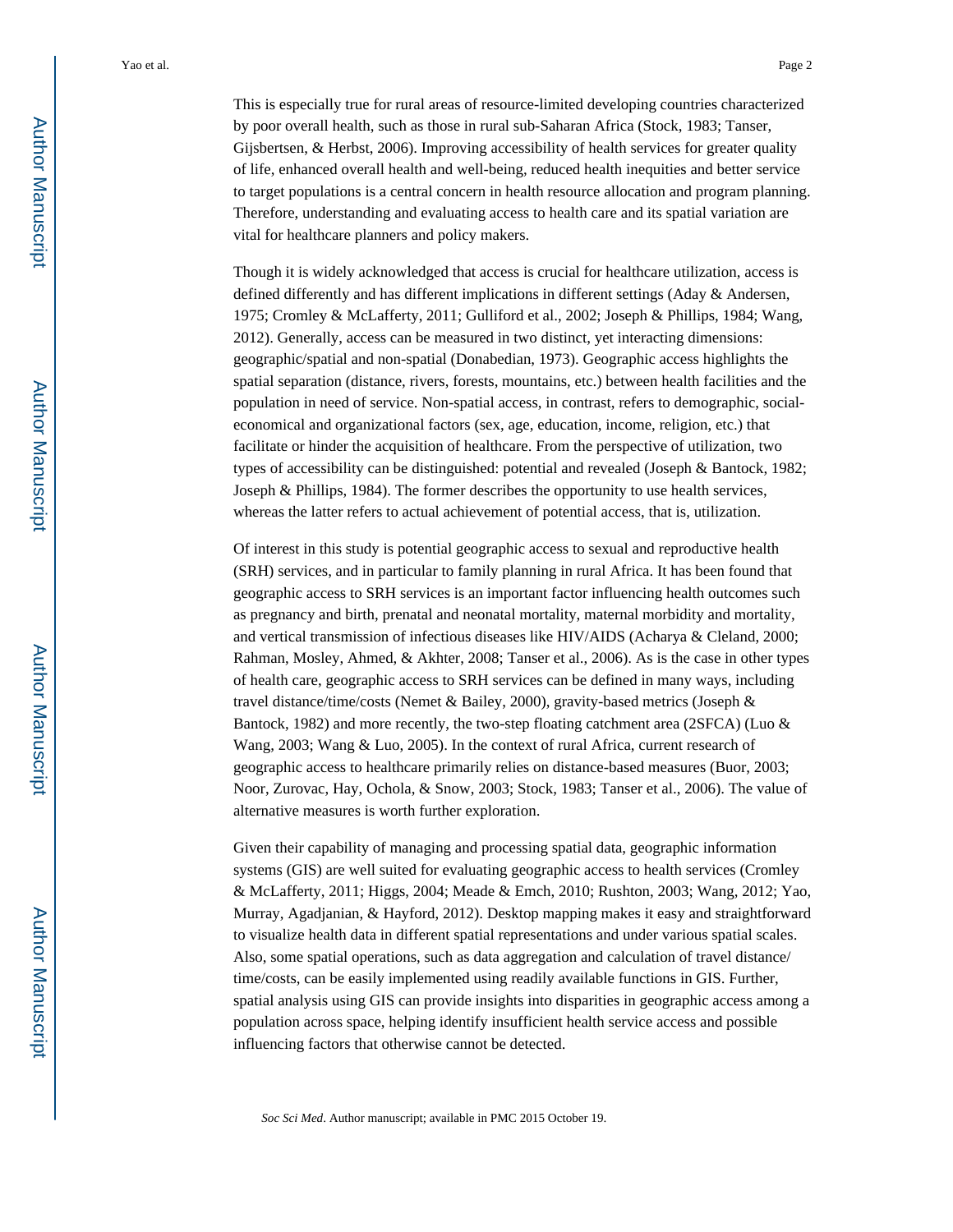The aim of this study is to develop a geographic access index in a GIS environment capable of reflecting important spatial influences and variability to SRH services in rural Africa, using access to family planning in rural areas of Mozambique as an example. The remainder of the paper is structured as follows. The next section provides an overview of current research on access, especially geographic/spatial access, to health services. The study area and data utilized are then described. We then provide a detailed description of the proposed method. An application of the new method to examine geographic access to SRH services is then presented, focusing on variation over space and the impact on actual health care usage by women in rural Mozambique. We conclude with a discussion of the results and implications.

# **Background**

Healthcare access is a multidimensional concept, and in recent years there has been increasing interest and research on access in a number of fields, including hygiene, economics, geography, sociology, and public policy, among others (Cromley & McLafferty, 2011; Gulliford & Morgan, 2003; Joseph & Phillips, 1984). As a result, numerous definitions of access have been proposed in the literature oriented to different academic specialties. One of the earliest definitions explains access in terms of entry to the health care system (Donabedian, 1973). Similarly, Aday and Andersen (1975) suggested that access is more relevant to consumers of health services compared to suppliers, describing whether people can enter the healthcare system, either potentially or actually. Penchansky and Thomas (1981) identified five dimensions of access: availability, accessibility, accommodation, affordability and acceptability, highlighting the match between health providers and their clients. The first two are defined in spatial terms, where availability implies adequacy of healthcare provision and accessibility refers to geographic impedance (travel distance/time) between healthcare supply and demand. It is worth noting that geographic access has long been a major concern in rural health service systems (Arcury et al., 2005; McGrail & Humphreys, 2009; Stock, 1983). The focus of our paper is on spatial aspects of access, so the remainder of this section is limited to specific aspects of geographic access, including provider-to-population ratios, distance-based measures, and gravity-based models.

Provider-to-population ratio, or physician-to-population ratio, has long been used to measure geographical access to health services (Guagliardo, 2004; Wang, 2012). Usually, the ratio can be calculated using population/physician data aggregated by administrative units such as county or city. This traditional measure has raised a lot of criticism mainly because it fails to account for the variation in spatial access within administrative boundaries and the interaction between provider and population (Guagliardo, 2004). Also, it might not be appropriate to define the catchment area of health facilities using prespecified spatial units because health service areas usually overlap rather than are separated by distinct boundaries. Further, provider-to-population ratios derived on various spatial scales can lead to quite different conclusions on spatial disparities in geographic access, which is well known in geography as the modifiable areal unit problem (MAUP) (Openshaw, 1984).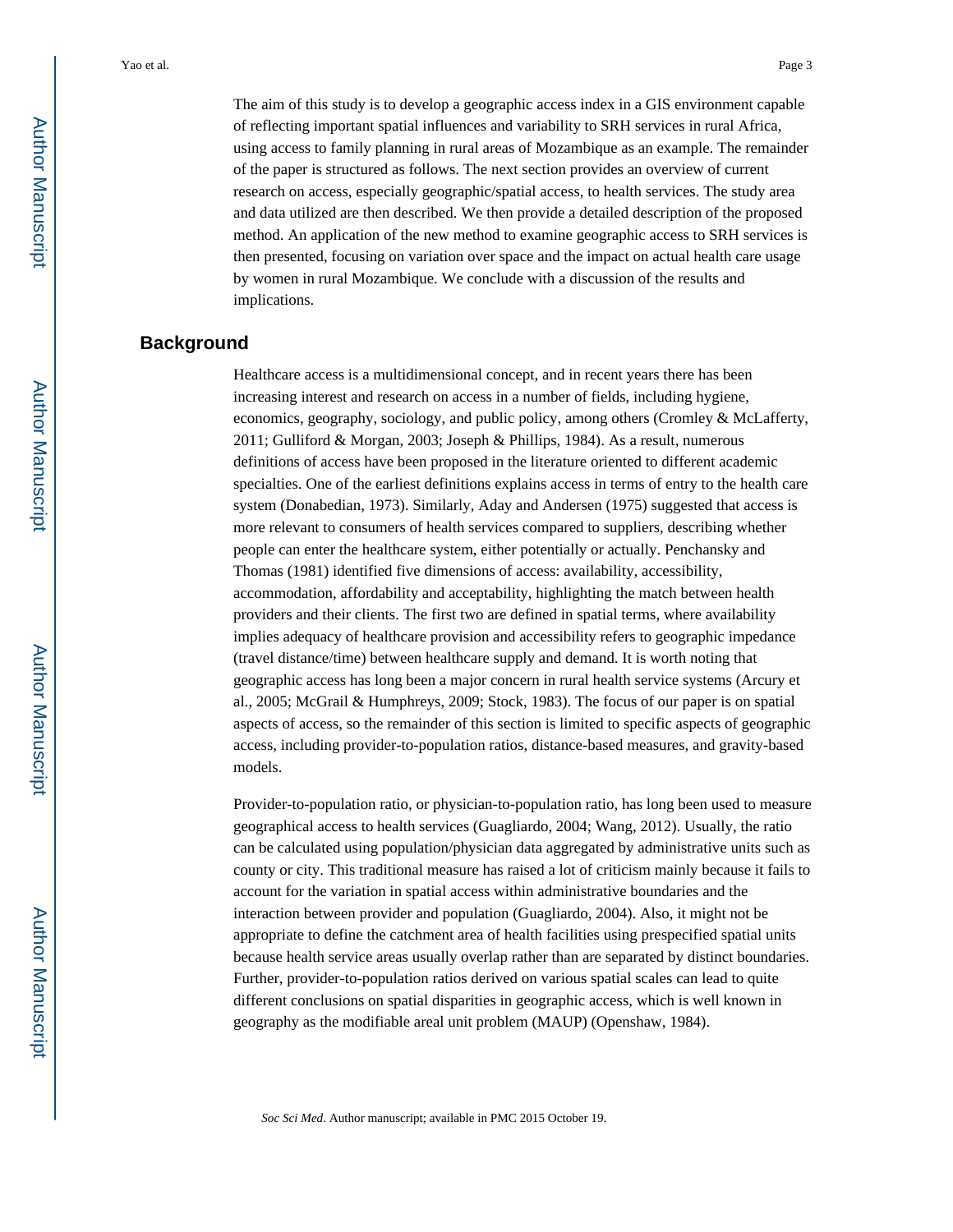Distance-based measures can avoid some of the problems associated with provider-topopulation ratios (Cromley & McLafferty, 2011). In fact, they are increasingly employed in geographic access evaluation largely thanks to the advance of GIS and increased availability of digitized spatial data (Higgs, 2004; Rushton, 2003). In principle, such measures can be defined using Euclidean distance, distance along road network, travel time or costs. Though straightforward and easy to calculate, Euclidean distance has been considered less than ideal because it ignores physical barriers (e.g. rivers and mountains) and other factors (e.g. road types and transportation modes) that might affect the actual travel distance (Martin, Jordan, & Roderick, 2008). Some studies, however, found it adequate for explaining spatial impedance in healthcare seeking in rural areas (Stock, 1983) and also being a valid proxy for actual travel distance (Cudnik, Yao, Zive, Newgard, & Murray, 2012). To account for actual transportation conditions, distance along road networks and travel time/costs have been used as surrogates for geographic access (Lovett, Haynes, Sunnenberg, & Gale, 2002). Some studies incorporated more complex factors such as transportation modes (e.g. public or private) and timetables (Arcury et al., 2005; Martin et al., 2008). Fortney, Rost, and Warren (2000) compared various distance-based access measures and examined the sensitivity of results obtained from different measures.

Though it has been recognized that distance represented by various measures has a significant impact on the utilization of health service as discussed above, most research fails to consider the characteristics of either health providers (e.g. size of health facility and service quality) or populations, which these providers serve (e.g. access to transportation). In fact, people usually trade off distance and desired health services when making decisions on health care utilization (Rosero-Bixby, 2004). Gravity-based models are methods that can account for such trade-offs. The gravity model originated from Newtonian physics and was extended in economic geography to delineate trade areas (Huff, 1963, 1964). Joseph and Bantock (1982) modified it to measure geographic access to health services, incorporating interaction between supply and demand and considering a nearby healthcare facility more accessible than a distant one. Since then, many extensions of the gravity model have been proposed, such as the two-step floating catchment area (2SFCA) (Luo & Wang, 2003). One limitation of 2SFCA lies in its reliance on the availability measure that is based on providerto-population ratio. Also, the constant catchment radius used in the model might not reflect the variation among health service provision or community characteristics. Many improvements have been made with regard to the 2SFCA method, such as adoption of varying catchment areas (Luo & Whippo, 2012) and application of different distance decay functions (Luo & Qi, 2009; McGrail & Humphreys, 2009).

In summary, the review above shows that while all the geographic access measures used to date are important in evaluating spatial inequities in access and understanding spatial patterns of health service utilization, they all are subject to limitations in one or more respects. Moreover, in Africa, most recent work on geographic access to health care has employed distance-based measures (Buor, 2003; Noor et al., 2003; Stock, 1983; Tanser et al., 2006). More sophisticated measures for access to health services, such as gravity-based models have not been considered, with the exception of a study by Wilson and Blower (2007) that proposed a gravity model to assess HIV/AIDS treatment accessibility in South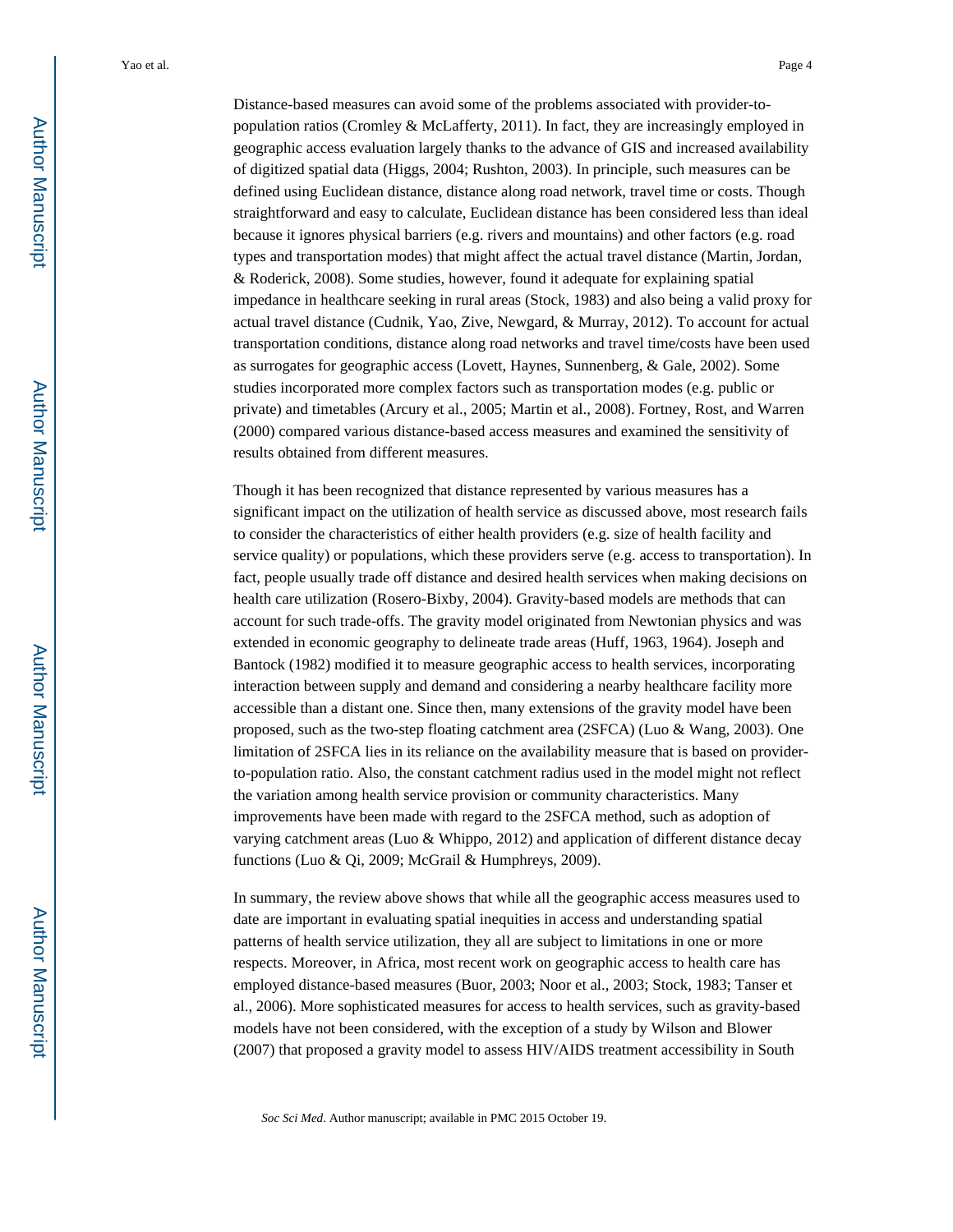Africa. The intent of this study is to develop a geographic access index based on the gravity model for SRH services, which is also adjusted to a specific research context.

#### **Data and study area**

The data used in this study are from a survey conducted in 2009 in rural areas of four districts (Chibuto, Chokwè, Guíjà and Mandlakaze) of Gaza province in southern Mozambique, an impoverished nation in southeast Africa. The study region covers an area of approximately 5900 square miles with a population of about 625,000, served by fiftythree state-run primary health clinics. The local economy is largely dependent on subsistence agriculture. Due to poor agricultural yields and the proximity to the border of Mozambique with South Africa, Gaza province has a high volume of male labor outmigration to that neighboring country, which can be traced back to colonial times (De Vletter, 2007). Fertility in the area is high, and so are maternal mortality and morbidity. SRH services, such as provision of family planning, are relatively limited. Also, Gaza province has the highest HIV prevalence in Mozambique, 25% of adult population (Ministry of Health, 2010), and improvement in access to SRH services is an urgent task for the local health care system.

The 2009 survey sample included 1867 women from 56 villages (14 villages per district). The survey was a second wave of a longitudinal survey for which the sample was originally drawn in 2006. In that year, within each of the 56 villages, approximately 15 women married to migrants and 15 women married to non-migrants aged 18–40 were selected from village household rosters through probability sampling. In both survey waves, the geographic location of each respondent was recorded as a spatial point represented by latitude and longitude, along with information on age, educational level, household characteristics, husband's migration status, and reproductive health and behavior-related information, etc. In addition, some community-based information was also collected, including cost of travel to the nearest town by public transportation. The share of households with a migrant in a community was derived on the basis of household rosters used in the 2006 sampling. Finally, additional community characteristics, such as percent of women with five or more years of schooling, percent affiliated to a formal religion, and percent of households with a radio, were created as aggregate averages of the survey sample. Fig. 1 depicts the spatial distribution of respondents' residences, health service units, and towns (district centers) of the four districts. As can be seen from Fig. 1, most women in the sample, as the majority of the population, lived in the southern part of the study area whereas the northern part is relatively sparsely populated. A similar pattern can be observed for health facilities, most of which are located in the south.

The SRH outcome used in this study is current use of a modern family planning method. Family planning programs in high-fertility African countries have been credited for improving SRH and reducing maternal and childhood deaths (Benefo & Pillai, 2005; Caldwell & Caldwell, 2002; Cleland et al., 2006). In Mozambique, family planning programs have existed since the early 1980s, with the primary goal to enhance the health of women and children through birth spacing (Ministry of Health, 2010). Currently, family planning services in rural areas are offered almost entirely through state-run maternal and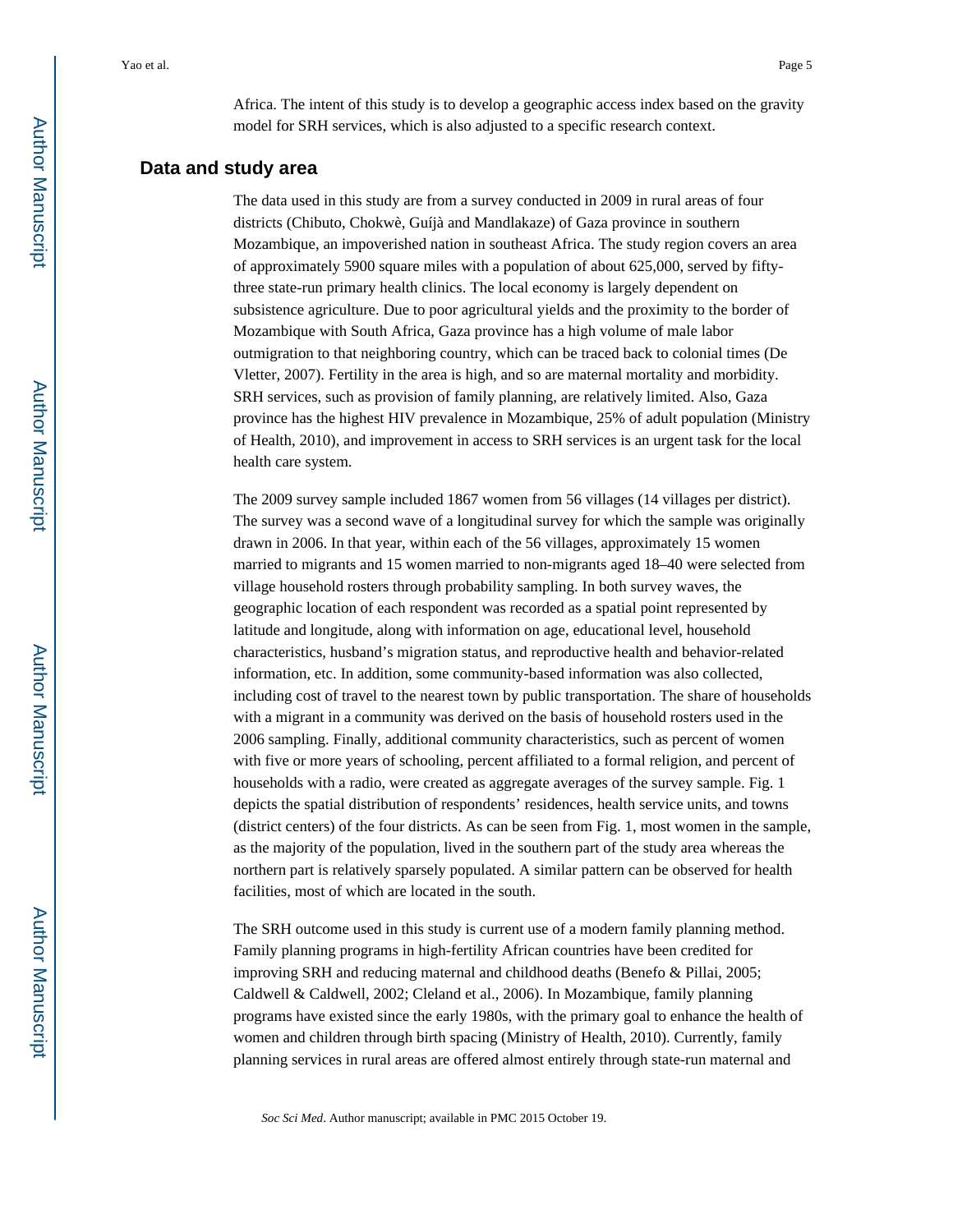child health clinics, where both consultations and methods are provided completely free of charge. Clients are typically offered a choice among injectable contraceptives (Depo-Provera), oral contraceptives, the intra-uterine device (IUD), and male condoms (female condoms are rarely available). However, modern contraceptive prevalence among married women in rural areas of Mozambique remains low – about 11% on average, according to the 2011 Mozambique Demographic and Health Survey (Instituto Nacional de Estatística and Macro International, 2013). The low contraceptive prevalence is partially attributed to the physical barriers in accessing these types of services. In our study, the patient flow for family planning services in each clinic is used to estimate a hedonic model, and the percent of women that use family planning in each community (derived from the survey sample) is employed as a proxy for the utilization of family planning services to evaluate the impact of geographic access.

# **Methods**

In this study, spatial information and attribute variables are combined in the definition of geographic access. Specifically, characteristics of health facilities are integrated in a hedonic model to evaluate the overall service quality of health providers, which is then incorporated into a gravity-based model to define access. Spatial variation of geographic access is further explored by Kernel density estimation, a GIS-based spatial analysis technique. Regression analysis is utilized to investigate the impact of potential geographic access on the actual pattern of family planning service use. GIS is employed to manage spatial information as well as to derive geographic measures in order to facilitate above procedures.

Essential here is the measure of geographic access. The geographic access index is derived in two steps. First, a health service quality (HSQ) index is derived for each clinic in the study area. Specifically, the HSQ index is the weighted sum of attributes for health facilities:

$$
a_j = \sum_{i=1}^5 w_i v_i \quad (1)
$$

where

*i*: index of variable,  $i = 1,2,3,4,5$ 

*j*: index of clinic, *j* = 1,2,.,53

*vi* : *i*th variable

*wi* : weight for *i*th variable

*aj* : HSQ index of *j*th clinic

Hedonic models are widely applied in value estimation (e.g. market or property price) by combining the contributory values of composite variables (Freeman, 2003). Similar to "access", HSQ is also a complex concept, which involves many aspects of health service (Kenagy, Berwick, & Shore, 1999; Taylor & Cronin, 1994). For example, Dagger, Sweeney,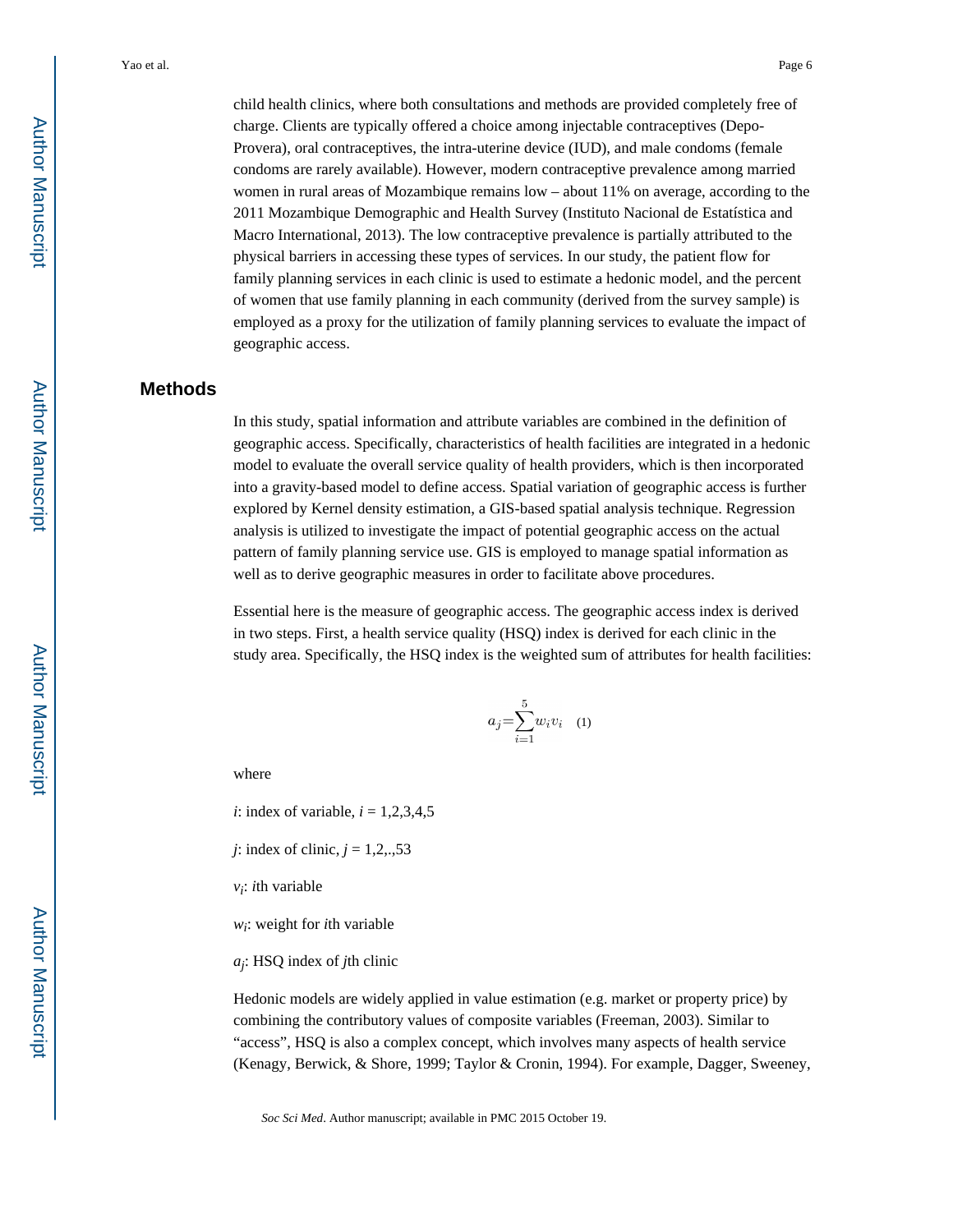and Johnson (2007) suggested that HSQ primarily concerns interpersonal, technical, environment and administrative qualities. For the application here, the choice of relevant factors is also driven by context-specific considerations as well as data availability. Specifically, the variables describing clinics include number of nurses (*variable 1*), number of rooms (*variable 2*), whether or not the clinic has piped water (*variable 3*), whether or not the clinic electricity (*variable 4*), and whether or not the clinic has received aid from any non-governmental organization (NGO) (*variable 5*). Because the last three variables are binary (either 0 or 1), the data for the first two variables are standardized so that all the values range from 0 to 1. By definition, higher values of the HSQ index reflect better health services.

Hedonic models are usually estimated using regression methods. In this case, the weight of each variable is determined with a Poisson regression analysis of the actual health care utilization data in the sample. In our case, the explanatory factors are the five attributes of the clinic defined above. The dependent variable is the patient flow (average number of monthly patients) of each clinic for family planning services.

In the second step, the HSQ index is incorporated into a gravity model to calculate the potential geographic access. This is done to explicitly account for spatial proximity and the well-known distance decay effects observed for service utilization. In this process, the sample data are aggregated to the community level because the health care seeking behavior in the study area largely relies on public transportation or walking, and can be considered invariant for the people in the same village. Suppose  $d_{ki}$  is the distance or travel time/costs from community *k* to the clinic *j*, generally, the potential access of community *k* to health services,  $A_k$ , can be defined by the following gravity model (Cromley & McLafferty, 2011; Hansen, 1959):

$$
A_k = \sum_j a_j / f(d_{kj}) \quad (2)
$$

which can be considered the sum of potential access to each clinic *j*, *a<sup>j</sup> /f*(*dkj*). In healthcare access research, the numerator also can represent service availability defined by the physician-to-population ratio (Luo & Wang, 2003; Wang & Luo, 2005) instead of service quality,  $a_j$ , used in this study. The denominator  $f(d_{kj})$  is usually some function representing the tendency for reduced activity rates with increasing distance, known as "distance decay" in geography (Haggett, Cliff, & Frey, 1977). In the traditional gravity model,  $f(d_{ki})$  has the following form:

$$
f(d_{kj}) = d_{ki}^{\beta} \quad (3)
$$

where  $\beta$  is the impedance or travel/distance friction coefficient (a value of 2 is used in the Newtonian gravity model). In practice, the value varies depending on the context under consideration. Higher values of  $A_k$  represent better geographic access, implying a greater likelihood of using health services.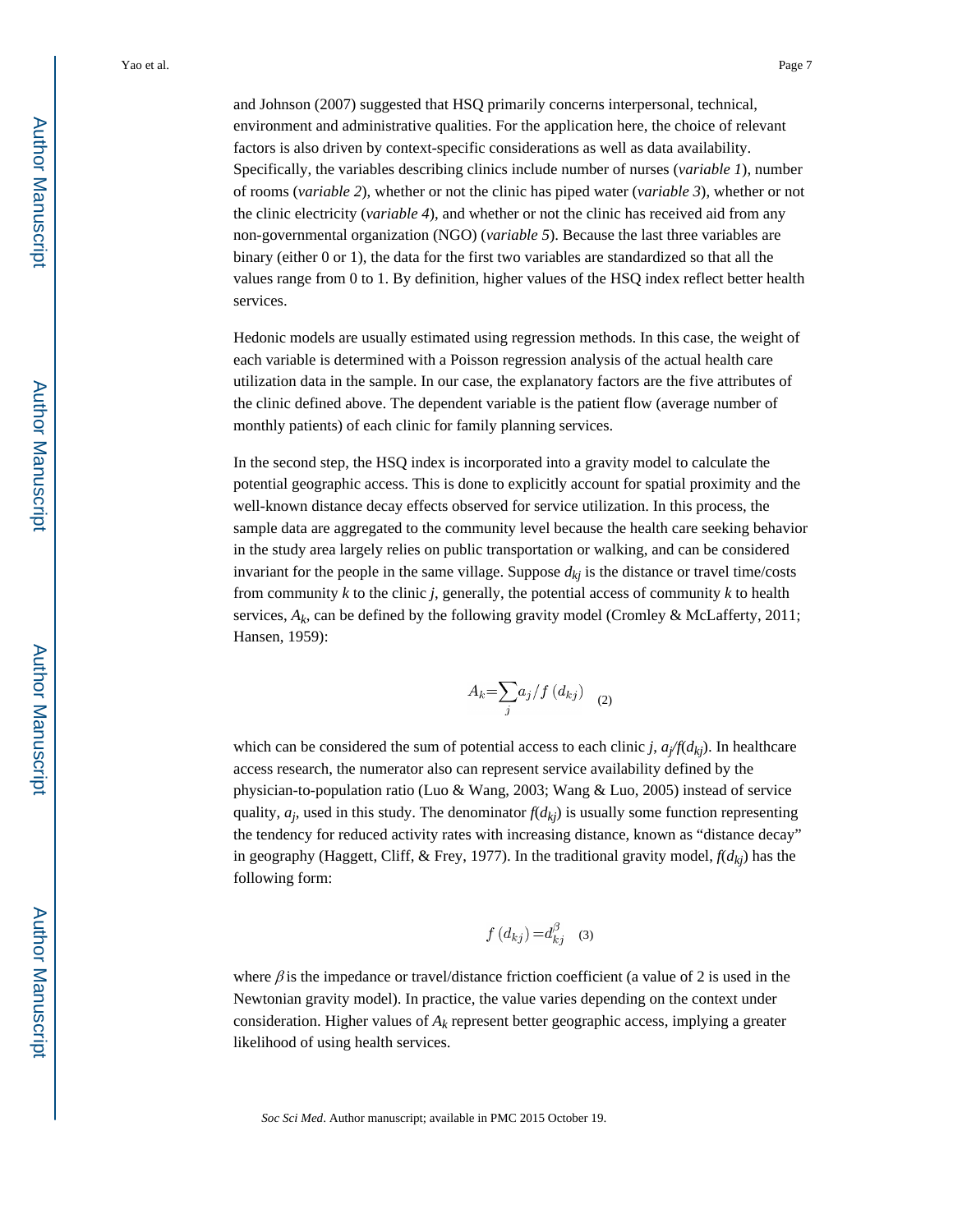This study made two adjustments to the potential geographic access measure given in (2). First, considering the actual public transportation situation in the study area, the distance decay effect is mitigated by the ease of getting to the nearest town because each community is directly connected by public transportation to nearby towns, making travel possible if necessary. In other words, living closer to a town implies better transportation opportunities. Specifically, the distance friction is multiplied by a weight defined as the Euclidean distance from a community to the nearest town divided by the sum of all such distances. Thus, all the weights add up to 1. In the absence of data on actual travel time, Euclidean distance is considered a reasonable proxy for proximity in rural Africa (Stock, 1983; Tanser et al., 2006). In addition,  $\beta = 1$  is used as the impedance coefficient as it is considered sufficient for the spatial context under study. The distance decay function therefore is:

$$
f(d_{kj}) = w_k d_{kj} \quad (4)
$$

where  $w_k$  weight for access to town for  $k$ th community.

Another modification concerns the maximum distance that people are willing to travel to acquire healthcare services, which has long been known in geography as "range" (Christaller, 1933). As the study area is rural, it is common for people to visit only the health services within a certain spatial extent. In other words, people rarely visit a clinic beyond a distance threshold. Here this threshold is assumed to be approximately 10 km. The developed potential geographic access index is:

$$
A_k = \sum_{j\{j:d_{kj}\le d_0\}} a_j/w_k d_{kj} = \frac{1}{w_k} \sum_{j\{j:d_{kj}\le d_0\}} a_j/d_{kj} \quad (5)
$$

where  $d_0$  = distance threshold for visiting a health care unit.

Once the index  $A_k$  is derived for each community, GIS-based techniques can help to explored spatial patterns of geographic access over the study area. This enables communities having poorer geographic access to local SRH services to be identified, providing useful information for future improvement programs targeting these areas. In this study, assessment is achieved through Kernel density estimation (Diggle, 1985). Of course, desktop mapping can offer a straightforward view of the differences among communities based on the values of access indices. The advantage of the Kernel density method is that it can fit a continuous surface using a finite set of samples, providing insights into continuous variation in geographic access across the study area. Kernel density estimation is a non-parametric smoothing technique that calculates probability densities at any location in continuous space using a kernel function. In health research, it is usually employed to estimate the probability that an event or a disease will occur (Waller & Gotway, 2004). In this case, a continuous surface is estimated from discrete points of clinics with value  $A_k$ . The attribute value associated with a point on the surface represents the probability that a location has good access to health services.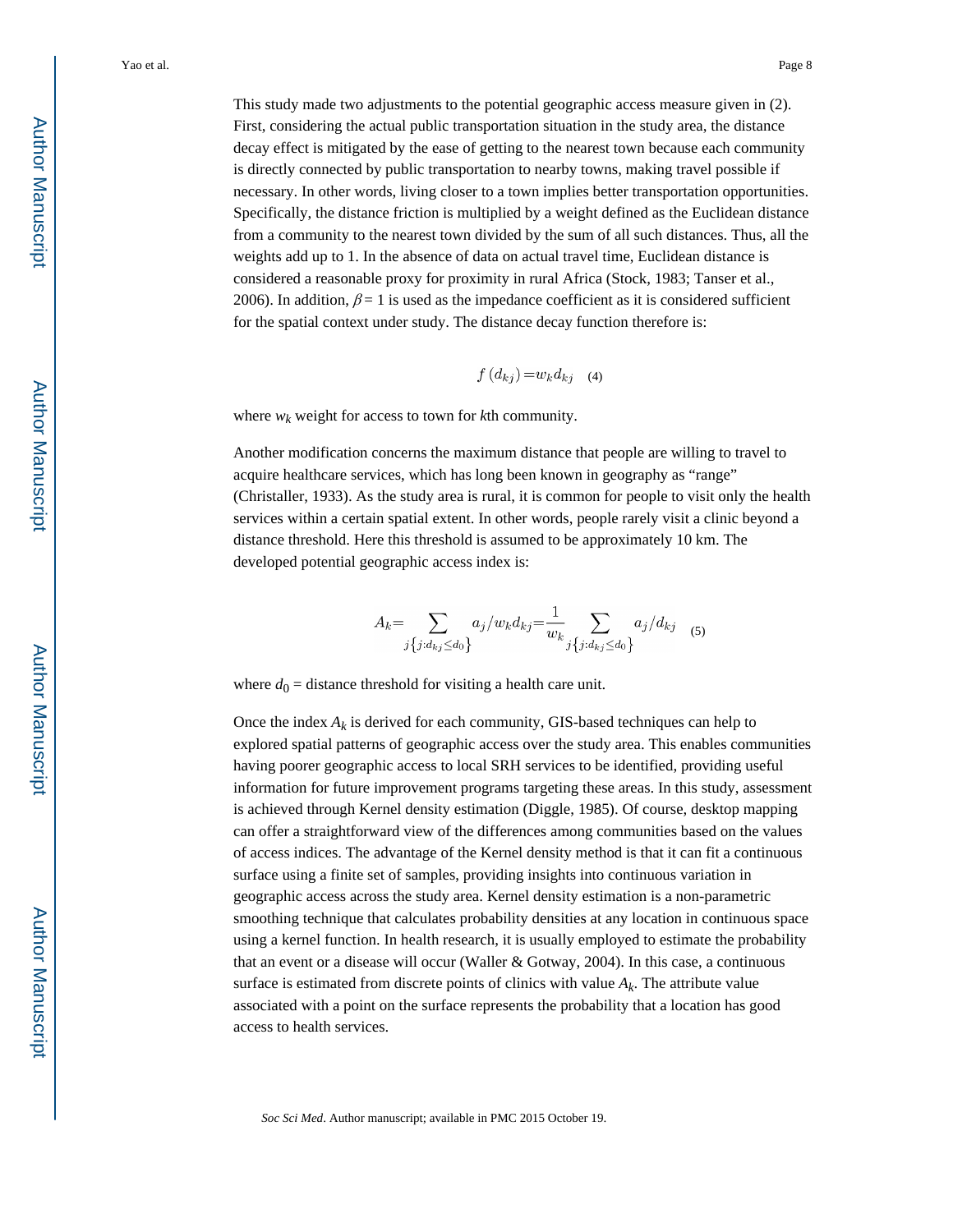However, actual inequities in health service utilization can be more complicated than simple physical access. Regression analysis helps to understand the impact of geographic access relative to that of other factors on the utilization of SRH services. Service utilization is clearly important, and health outcomes are likely dependent on usage. Thus, the share of respondents that utilize family planning services in each community is used as the dependent variable in a general linear regression model, representing actual utilization of SRH services. The regression model accounts for a variety of factors that are known to affect family planning use. For example, it is well recognized that education and economic status have great influence on healthcare utilization, and use of family planning is no exception (Martin, 1995; Obare, van der Kwaak, & Birungi, 2012; Riyami, Afifi, & Mabry, 2004). Likewise, migration has been shown to affect health care utilization between migrant and non-migrant populations (Newbold & Willinsky, 2009; Ostrach, 2013; Pavlish, Noor, & Brandt, 2010). Religion affiliation can also influence fertility regulation (Adongo, Phillips, & Binka, 1998; Agadjanian, 2001; Agadjanian, Yabiku, & Fawcett, 2009). Given the potential influences of non-spatial factors, other community-level explanatory variables, in addition to geographic access, are also taken into account in the regression analysis, including percent of respondents with at least five years of schooling, percent of those with migrant husbands, percent of those with religious affiliation, the average number of households owning a radio set (a proxy for community economic status), and typical cost of public transportation to the nearest town.

# **Results**

The Poisson regression analysis results on patient utilization of family planning for each clinic using relevant variables are summarized in Table 1. It turns out that only one clinic attribute, "the number of nurses", has a significant influence on the patient flow of the clinics for family planning services. Thus, this attribute is considered most important in defining the service quality of the clinic. Given the fact that the regression is carried out on sample data and considering the potential impact that other attributes could have on family planning seeking behavior, weights are also assigned to the other four attributes, but these weights are much smaller than that of "the number of nurses". Based on Equation (1), the first variable is given the largest weight, and the other variables are equally weighted, with the sum of all the weights being one, as shown in Equation (6).

 $a_i=0.6v_1+0.1v_2+0.1v_3+0.1v_4+0.1v_5$  (6)

The spatial variation in HSQ is illustrated in Fig. 2 based on symbol size. The three clinics in the towns of Chibuto, Chokwè and Mandlakaze (the headquarters of the respective districts) have higher service quality indices than the other clinics, while the much smaller town of Guíjà (the headquarters of Guíjà district) has lower service quality. The best clinic in Guíjà is very close to the town of Chokwè. It is not surprising that the health facilities close to these towns have better resources. In contrast, most clinics located further away from these towns have much lower service quality.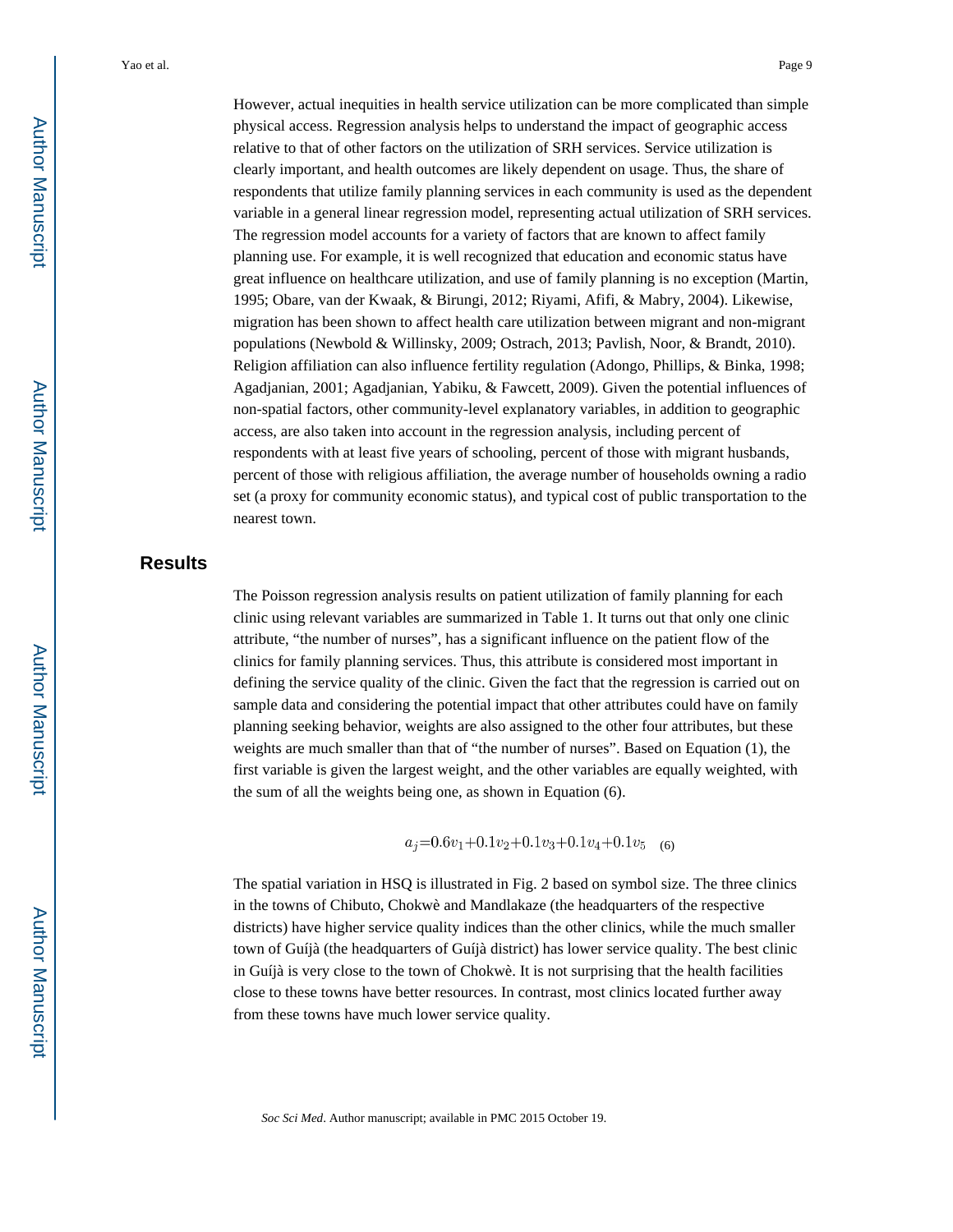The potential geographic access index is derived using Equation (5). The spatial pattern of the values of the index can be observed in Fig. 3. Each community has a circle whose size reflects its relative level of potential geographic access to local SRH services. By visual inspection, it is not difficult to conclude that the two communities having best potential geographic access are not closest to the best clinic or the town centers. This is no doubt a function of both the facility characteristics and the distance factor. The two communities with the highest access do have a clinic nearby. However, these two clinics are different in terms of service quality, possibly attributed to available services, which reflects a trade-off between service quality and distance associated with actual access. Again, most communities that have worse access are far away from towns, especially the four villages in the north and those near the southern border of the study area.

When a surface based on Kernel density estimation is generated using derived index values, the continuous spatial variation of potential geographic access over space can be observed (see Fig. 4). The access potential is shown in five classes using different rendering, with the darker color representing better access. It is clear that the extent to which potential access differs is not consistent with administrative boundaries, as the provider-to-population method would assume. On the whole, women living in the south of the study area have better access to SRH services than those living in the north, which can be attributed to fewer clinics and larger distances from the towns in the northern areas. Also, the population around the towns has more opportunities to be served, especially in the southwestern part of the study area. The exception is an area near the town of Chibuto, largely due to the fact that it does not contain any survey data.

To further investigate the impact of geographic access, regression analysis was carried out. The results are shown in Table 2. A pronounced association between potential geographic access and actual service use is observed. That is, the utilization ratio of family planning services declines as geographic access decreases. In addition, some non-spatial factors also affect utilization of family planning. For example, Table 2 indicates that utilization increases with higher educational level and lower cost of public transportation to the nearest town. The reasonably strong linear fit (51.8%) implies that additional factors help explain actual family planning service use. The most important implication of the results presented in Table 2 is that, in terms of public policy, to further improve utilization of SRH services such as family planning, more effort should be devoted to improving education, public transportation as well as geographic access. According to the measure definition, (5), developing the public transportation system and enhancing relevant health services can be efficient ways to increase potential geographic access.

### **Discussion**

As is well known, access is a critical factor impacting health service utilization. Quantitative measures can help to evaluate access and identify deficiencies in service coverage as well as disadvantaged population in subsequent analysis. However, most research has been limited to urban areas (e.g. Lovett et al., 2002; Luo & Wang, 2003; Schuurman, Berube, & Crooks, 2010) or rural areas in developed countries (e.g. Arcury et al., 2005; Joseph & Bantock, 1982; McGrail & Humphreys, 2009; Nemet & Bailey, 2000). The existing measures are not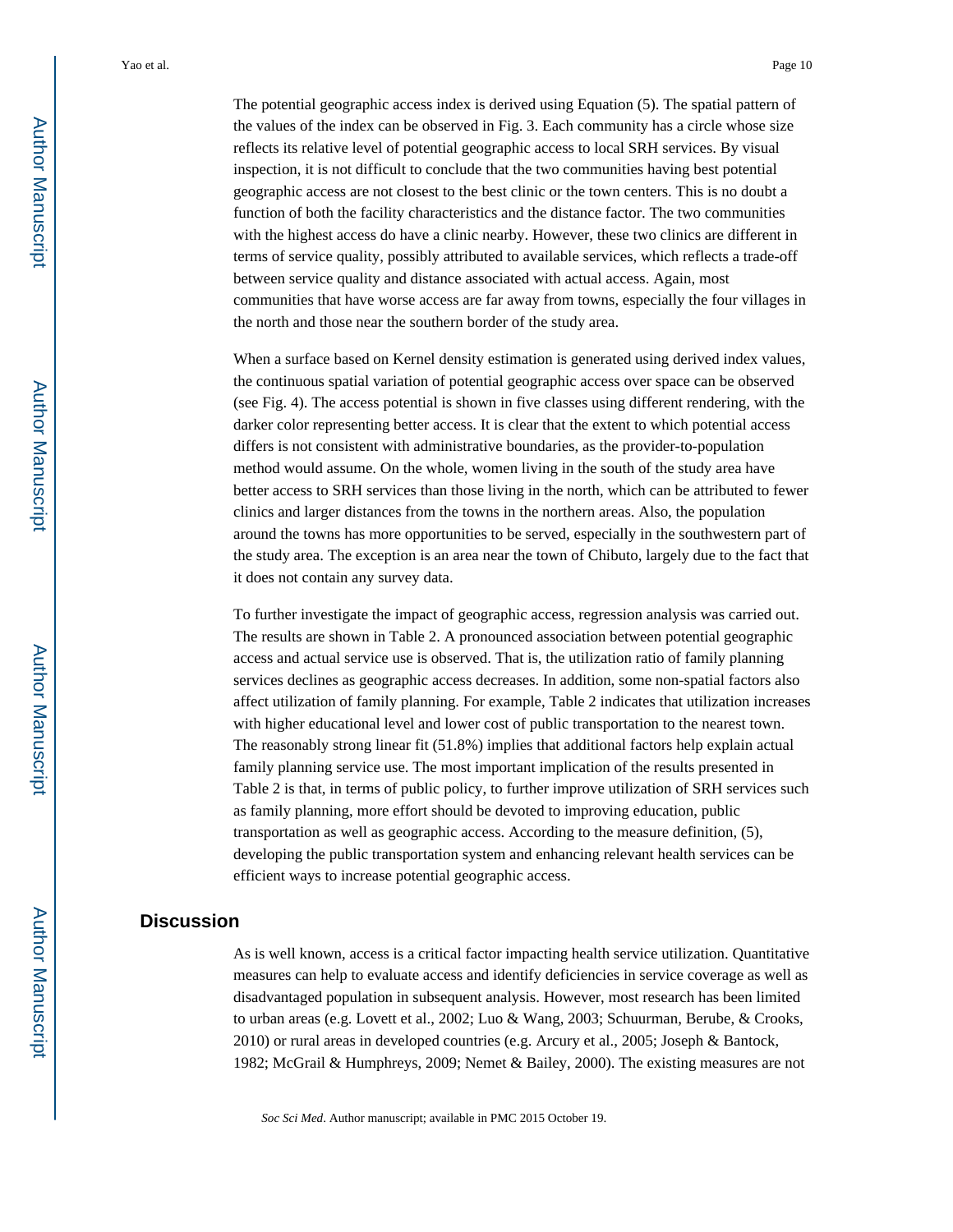effective for rural areas in developing nations due to different health policies, health delivery systems, or health seeking behavior. Thus, addressing access for people living in such areas continues to pose serious challenges. Using GIS-based techniques, this study developed a gravity-based model to measure geographic access to SRH services in rural Mozambique and investigated spatial inequities in access among population groups.

In a previous study focused on the same setting, Yao et al. (2012) found that geographic access has no significant impact on the utilization of SRH services like family planning when using Euclidean distance. The access index developed in this study, in contrast, showed a much higher explanatory power (and more significant effects) than in previous work. That is, a strong association between potential geographic access and actual service use was identified. Therefore, the proposed access measure is superior to more simplistic measures of access such as Euclidean distance.

The proposed measure can be viewed as a generalization of the 2SFCA method (Luo & Wang, 2003) in the sense that initially the service quality of health facilities is defined, which is then mitigated by distance decay effects. In this case, the service quality of local health clinics is defined using a series of attributes which are combined by different weights calculated from actual survey data; whereas in 2SFCA, as well as many similar models (e.g. Luo & Qi, 2009) it is described by provider-to-population ratios. In addition, a threshold of travel distance of 10 km is applied according to the underlying research context whereas 2SFCA uses a 30 min travel time to define the catchment area for both supply and demand. Further, the developed index can also be thought of as a special case of the enhanced 2SFCA (E2SFCA) (Luo & Qi, 2009) because both weights are considered in the distance decay functions. E2SFCA assigned different weights for each travel time zone, which in the proposed approach is calculated using "distance to town" to account for access to public transportation, highlighting the underlying spatial context.

One limitation of the geographic access measure derived from aggregated data is that it can mask variations among individuals in the same community. Health care utilization can be affected by many personal characteristics, such as age, social class, economic status, transportation opportunities, or activity space. Thus, geographic access can have different implications to different individuals. For example, Nemet and Bailey (2000) found that distance is a significant physical barrier for rural elderly. Perry and Gesler (2000) and Haynes (2003) suggested activity space is a potential aspect of geographic access as people having health facilities within their activity space are more likely to obtain health services. More detailed data on the study setting than what are currently available are needed to account for these characteristics.

#### **Conclusion**

Improving access to health services is a great concern of government and policy makers striving to enhance overall public health. Spatial patterns of access to health services are complex products of distance effects, environmental influences, socioeconomic factors, individual and community characteristics, etc. The index proposed in our study is effective in revealing potential geographic influences on access to SRH services in rural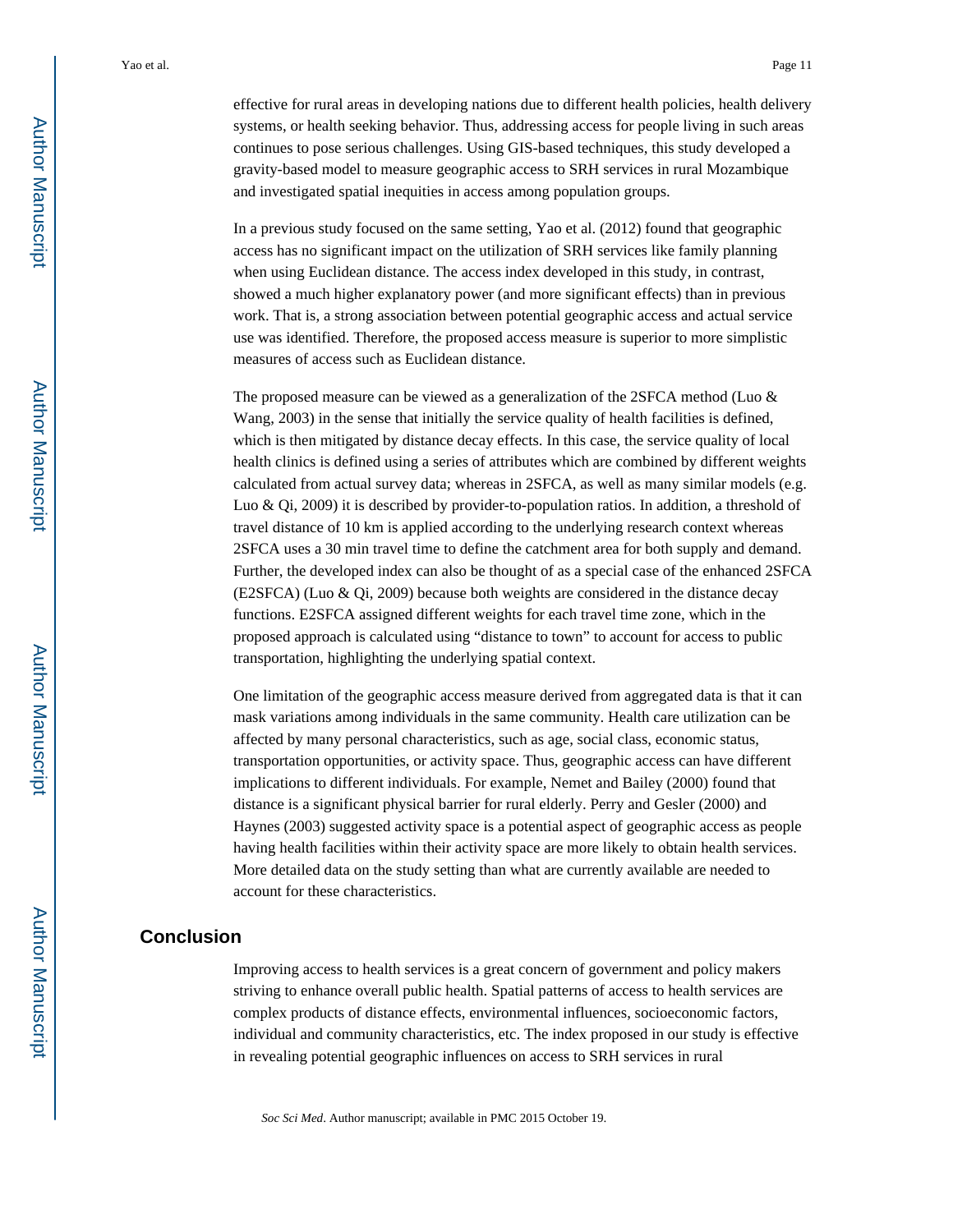Mozambique, which cannot be detected by traditional distance indicators. The results of this study therefore can help future health program development and service deployment in sub-Saharan Africa, especially in poor rural settings. As increasing efforts are devoted to improving SRH service utilization in such settings, geographic dimensions of access to these services should be taken into full consideration.

#### **Acknowledgments**

We thank the support of the Eunice Kennedy Shriver National Institute of Child Health & Human Development (grants #R21HD048257; R01HD058365; R01HD058365-03S1).

#### **References**

- Acharya LB, Cleland J. Maternal and child health services in rural Nepal: does access or quality matter more? Health Policy and Planning. 2000; 15(2):223–229. [PubMed: 10837046]
- Aday, LA.; Andersen, R. Development of indices of access to medical care. Health Administration Press; Ann Arbour: 1975.
- Adongo PB, Phillips JF, Binka FN. The influence of traditional religion on fertility regulation among the Kassena-Nankana of northern Ghana. Studies in Family Planning. 1998; 29(1):23–40. [PubMed: 9561667]
- Agadjanian V. Religion, social milieu, and the contraceptive revolution. Population Studies. 2001; 55(2):135–148.
- Agadjanian V, Yabiku ST, Fawcett L. History, community milieu, and ChristianeMuslim differentials in contraceptive use in sub-Saharan Africa. Journal for the Scientific Study of Religion. 2009; 48(3):462–479.
- Arcury TA, Gesler WM, Preisser JS, Sherman J, Spencer J, Perin J. The effects of geography and spatial behavior on health care utilization among the residents of a rural region. Health Services Research. 2005; 40:135–156. [PubMed: 15663706]
- Benefo KD, Pillai VK. The reproductive effects of family planning programs in rural Ghana: analysis by gender. Journal of Asian and African Studies. 2005; 40(6):463–477.
- Buor D. Analysing the primacy of distance in the utilization of health services in the Ahafo-Ano South district, Ghana. International Journal of Health Planning and Management. 2003; 18(4):293–311. [PubMed: 14727709]
- Caldwell JC, Caldwell P. Africa: the new family planning frontier. Studies in Family Planning. 2002; 33(1):76–86. [PubMed: 11974421]
- Christaller W. Die zentralen Orte in Suddeutschland. 1933 English translation, C.W. Baskin, 1966, Central places in southern Germany. Englewood Cliffs: Prentice-Hall.
- Cleland J, Bernstein S, Ezeh A, Faundes A, Glasier A, Innis J. Family planning: the unfinished agenda. The Lancet. 2006; 368(9549):1810–1827.
- Cromley, EK.; McLafferty, S. GIS and public health. 2nd. Guilford Press; New York: 2011.
- Cudnik MT, Yao J, Zive D, Newgard C, Murray AT. Surrogate markers of transport distance for outof-hospital cardiac arrest patients. Prehospital Emergency Care. 2012; 16(2):266–272. [PubMed: 21950551]
- Dagger TS, Sweeney JC, Johnson LW. A hierarchical model of health service quality: scale development and investigation of an integrated model. Journal of Service Research. 2007; 10(2): 123–142.
- De Vletter F. Migration and development in Mozambique: poverty, inequality and survival. Development Southern Africa. 2007; 24:137–153.
- Diggle PJ. A kernel method for smoothing point process data. Journal of the Royal Statistical Society Series C. 1985; 34(2):138–147.
- Donabedian, A. Aspects of medical care administration. Harvard University Press; Cambridge: 1973.

 Author ManuscriptAuthor Manuscript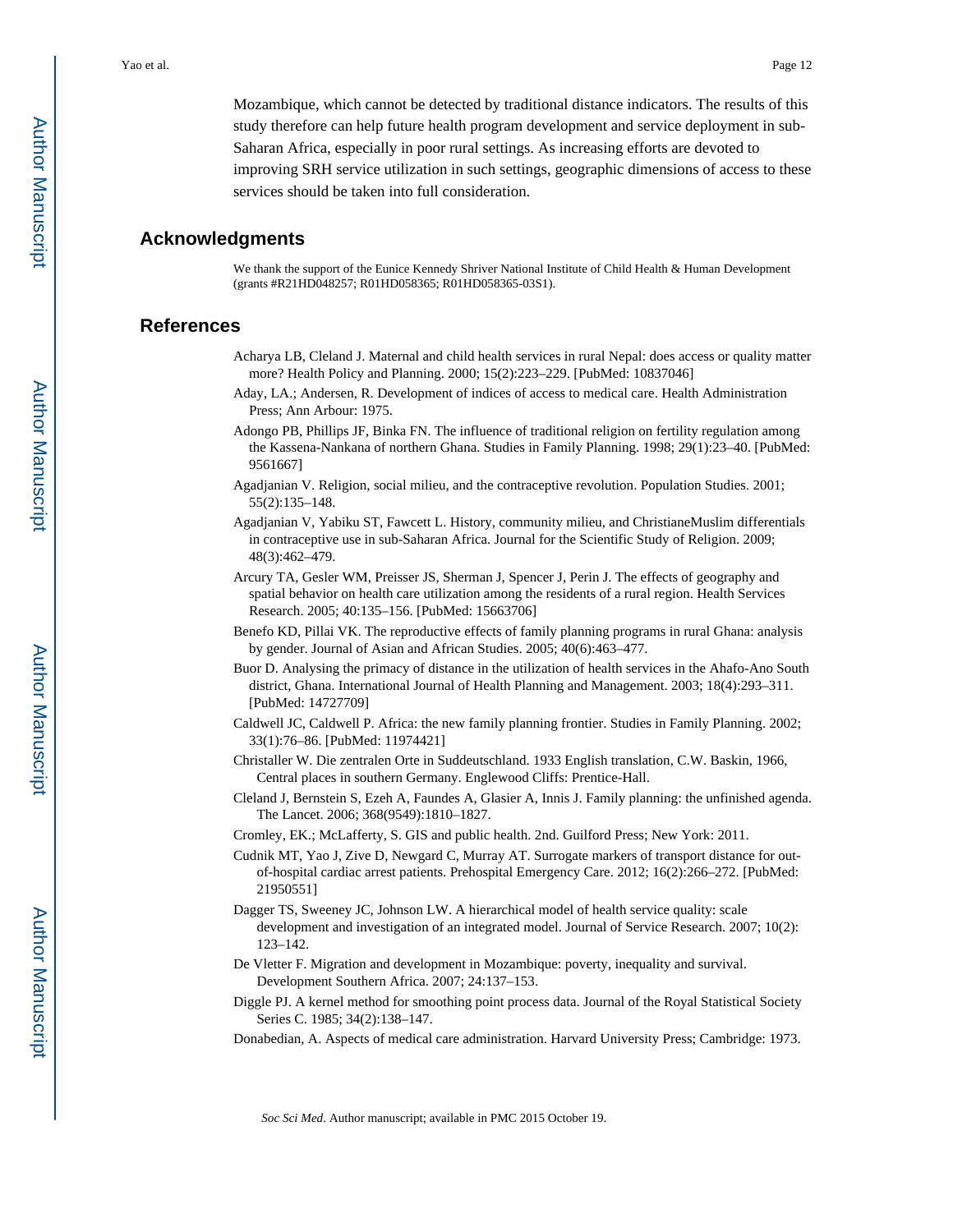- Fortney J, Rost K, Warren J. Comparing alternative methods of measuring geographic access to health services. Health Services and Outcomes Research Methodology. 2000; 1:173–184.
- Freeman, AM. The measurement of environmental and resource values: Theory and methods. Resources for the Future; Washington: 2003.
- Guagliardo M. Spatial accessibility of primary care: concepts, methods and challenges. International Journal of Health Geographics. 2004; 3(3):1–13. [PubMed: 14748927]
- Gulliford M, Figueroa-Munoz J, Morgan M, Hughes D, Gibson B, Beech R, et al. What does 'access to health care' mean? Journal of Health Services Research and Policy. 2002; 7(3):186–188. [PubMed: 12171751]
- Gulliford, M.; Morgan, M. Access to health care. Routledge; London: 2003.
- Haggett, P.; Cliff, AD.; Frey, A. Locational analysis in human geography 1: Locational models. Edward Arnold; London: 1977.
- Hansen WG. How accessibility shapes land use. Journal of the American Institute of Planners. 1959; 25:73–76.
- Haynes, R. Geographical access to health care. In: Gulliford, M.; Morgan, M., editors. Access to health care. Routledge; London: 2003. p. 13-35.
- Higgs G. A literature review of the use of GIS-based measures of access to health care services. Health Services and Outcomes Research Methodology. 2004; 5(2):119–139.
- Higgs G. The role of GIS for health utilization studies: literature review. Health Services and Outcomes Research Methodology. 2009; 9(2):84–99.
- Huff DL. A probabilistic analysis of shopping center trade areas. Land Economics. 1963; 39:81–90.
- Huff DL. Defining and estimating a trading area. Journal of Marketing. 1964; 28:34–38.
- Instituto Nacional de Estatística and Macro International. Mozambique demographic and health survey 2011. Instituto Nacional de Estatística. Mozambique and MEASURE DHS/ICF International; Calverton, MD, U.S.A. Maputo: 2013. in Portuguese
- Joseph AE, Bantock PR. Measuring potential physical accessibility to general practitioners in rural areas: a method and case study. Social Science & Medicine. 1982; 34:735–746.
- Joseph AE, Phillips DR. Accessibility and utilization: Geographical perspectives on health care delivery. London: Harper & Row Ltd. 1984
- Kenagy JW, Berwick DM, Shore MF. Service quality in health care. The Journal of the American Medical Association. 1999; 281:661–665. [PubMed: 10029131]
- Lovett A, Haynes R, Sunnenberg G, Gale S. Car travel time and accessibility by bus to general practitioner services: a study using patient registers and GIS. Social Science & Medicine. 2002; 55:97–111. [PubMed: 12137192]
- Luo W, Qi Y. An enhanced two-step floating catchment area (E2SFCA) method for measuring spatial accessibility to primary care physicians. Health & Place. 2009; 15:1100–1107. [PubMed: 19576837]
- Luo W, Wang F. Measure of spatial accessibility to healthcare in a GIS environment: synthesis and a case study in the Chicago region. Environmental and Planning B. 2003; 30:865–884.
- Luo W, Whippo T. Variable catchment sizes for the two-step floating catchment area (2SFCA) method. Health & Place. 2012; 18(4):789–795. [PubMed: 22560115]
- Martin TC. Women's education and fertility: results from 26 demographic and health surveys. Studies in Family Planning. 1995; 26(4):187–202. [PubMed: 7482677]
- Martin D, Jordan H, Roderick P. Taking the bus: incorporating public transport timetable data into healthcare accessibility modelling. Environment and Planning A. 2008; 40:2510–2525.
- McGrail MR, Humphreys JS. Measuring spatial accessibility to primary care in rural areas: improving the effectiveness of the two-step floating catchment area method. Applied Geography. 2009; 29:533–541.
- Meade, M.; Emch, M. Medical geography. 3rd. The Guilford Press; New York: 2010.
- Ministry of Health. National survey of HIV/AIDS prevalence, behavioral risks, and information (INSIDA), 2009. Ministry of Health; Maputo, Mozambique: 2010. Final reportin Portuguese
- Nemet GF, Bailey AJ. Distance and health care utilization among the rural elderly. Social Science & Medicine. 2000; 50:1197–1208. [PubMed: 10728841]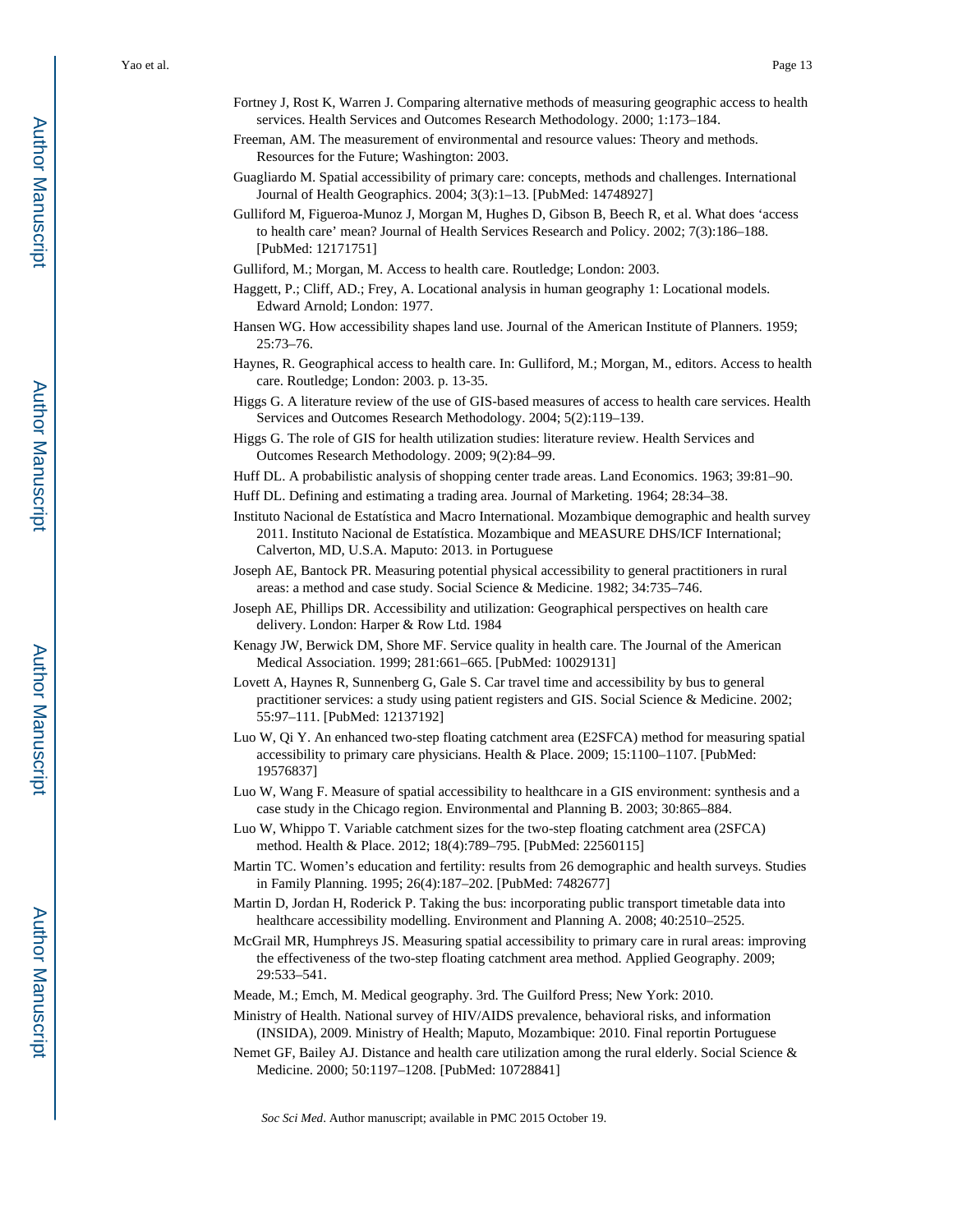- Newbold KB, Willinsky J. Providing family planning and reproductive healthcare to Canadian immigrants: perceptions of healthcare providers. Culture, Health & Sexuality. 2009; 11(4):369-382.
- Noor AM, Zurovac D, Hay SI, Ochola SA, Snow RW. Defining equity in physical access to clinical services using geographical information systems as part of malaria planning and monitoring in Kenya. Tropical Medicine & International Health. 2003; 8(10):917–926. [PubMed: 14516303]
- Obare F, van der Kwaak A, Birungi H. Factors associated with un-intended pregnancy, poor birth outcomes and post-partum contraceptive use among HIV-positive female adolescents in Kenya. BMC Women's Health. 2012; 12:34. [PubMed: 23039966]
- Openshaw, S. The modifiable areal unit problem. Geo Books; Norwich: 1984.
- Ostrach B. "Yo No Sabía." e immigrant women's use of national health systems for reproductive and abortion care. Journal of Immigrant and Minority Health. 2013; 15:262–272. [PubMed: 22825462]
- Pavlish CL, Noor S, Brandt J. Somali immigrant women and the American health care system: discordant beliefs, divergent expectations, and silent worries. Social Science & Medicine. 2010; 71(2):353–361. [PubMed: 20494500]
- Penchansky R, Thomas JW. The concept of access: definition and relationship to consumer satisfaction. Medical Care. 1981; 19(2):127–140. [PubMed: 7206846]
- Perry B, Gesler W. Physical access to primary healthcare in Andean Bolivia. Social Science & Medicine. 2000; 50:1177–1188. [PubMed: 10728839]
- Rahman MH, Mosley WH, Ahmed S, Akhter HH. Does service accessibility reduce socioeconomic differentials in maternity care seeking? Evidence from rural Bangladesh. Journal of Biosocial Science. 2008; 40(1):19–33. [PubMed: 17588280]
- Riyami AA, Afifi M, Mabry RM. Women's autonomy, education and employment in Oman and their influence on contraceptive use. Reproductive Health Matters. 2004; 12(23):144–154. [PubMed: 15242223]
- Rosero-Bixby L. Spatial access to health care in Costa Rica and its equity: a GIS-based study. Social Science & Medicine. 2004; 58(7):1271–1284. [PubMed: 14759675]
- Rushton G. Public health, GIS, and spatial analytic tools. Annual Review of Public Health. 2003; 24:43–56.
- Schuurman N, Berube M, Crooks VA. Measuring potential spatial access to primary health care physicians using a modified gravity model. Canadian Geographer. 2010; 54:29–45.
- Stock R. Distance and the utilization of health facilities in rural Nigeria. Social Science & Medicine. 1983; 17:563–570. [PubMed: 6879255]
- Tanser F, Gijsbertsen B, Herbst K. Modelling and understanding primary health care accessibility and utilization in rural South Africa: an exploration using a geographical information system. Social Science & Medicine. 2006; 63(3):691–705. [PubMed: 16574290]
- Taylor SA, Cronin JJ. Modeling patient satisfaction and service quality. Journal of Health Care Marketing. 1994; 14(1):34–44. [PubMed: 10134042]
- Waller, L.; Gotway, C. Applied spatial statistics for public health data. John Wiley and Sons; New York: 2004.
- Wang F. Measurement, optimization and impact of healthcare accessibility: a methodological review. Annals of the Association of American Geographers. 2012; 102(5):1104–1112. [PubMed: 23335813]
- Wang F, Luo W. Assessing spatial and nonspatial factors in healthcare access in Illinois: towards an integrated approach to defining health professional shortage areas. Health & Place. 2005; 11:131– 146. [PubMed: 15629681]
- Wilson DP, Blower S. How far will we need to go to reach HIV-infected people in rural South Africa? BMC Medicine. 2007; 5:16. [PubMed: 17577418]
- Yao J, Murray AT, Agadjanian V, Hayford SR. Geographic influences on sexual and reproductive health service utilization in rural Mozambique. Applied Geography. 2012; 32(2):601–607. [PubMed: 22505786]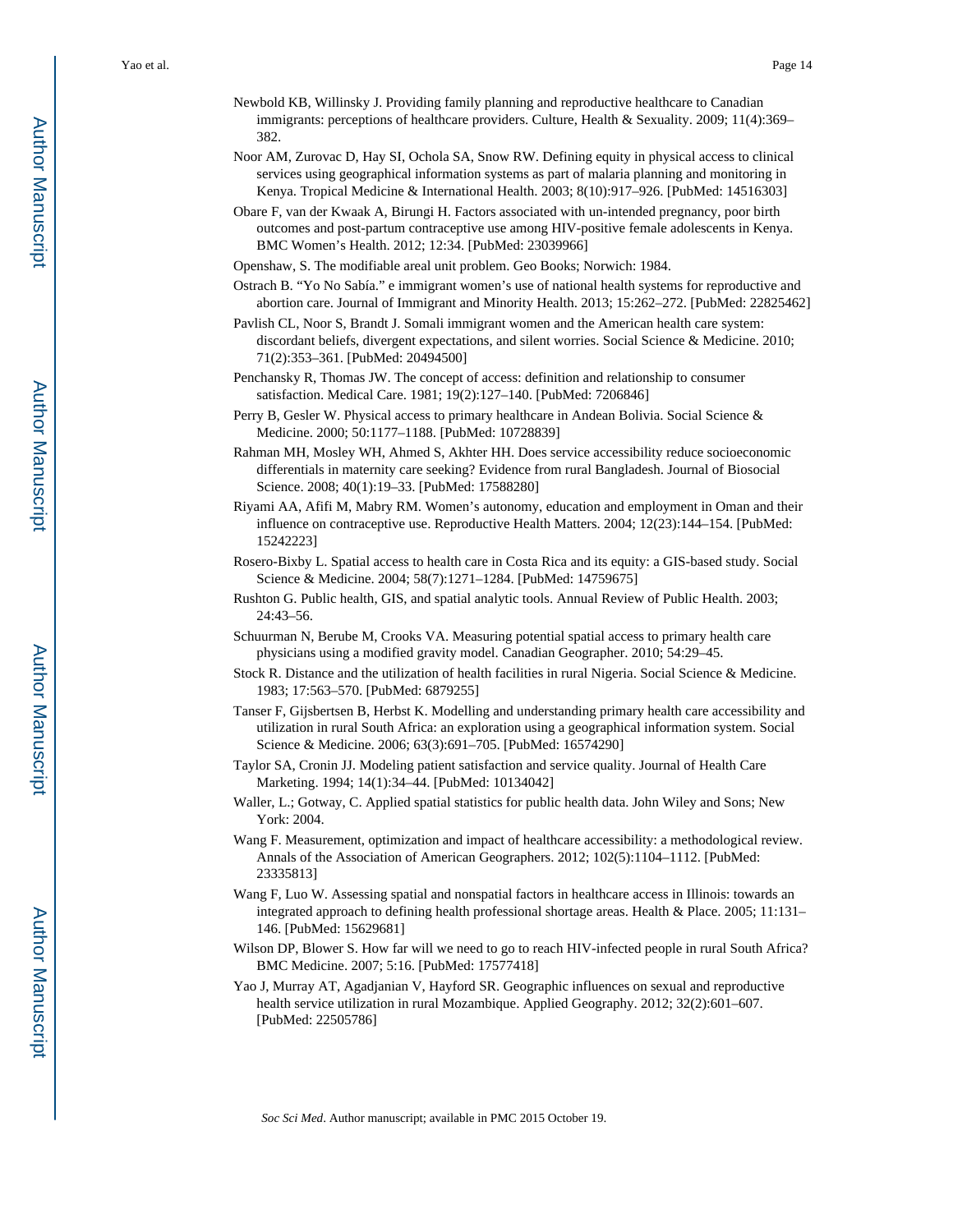

**Fig. 1.**  Study area and data.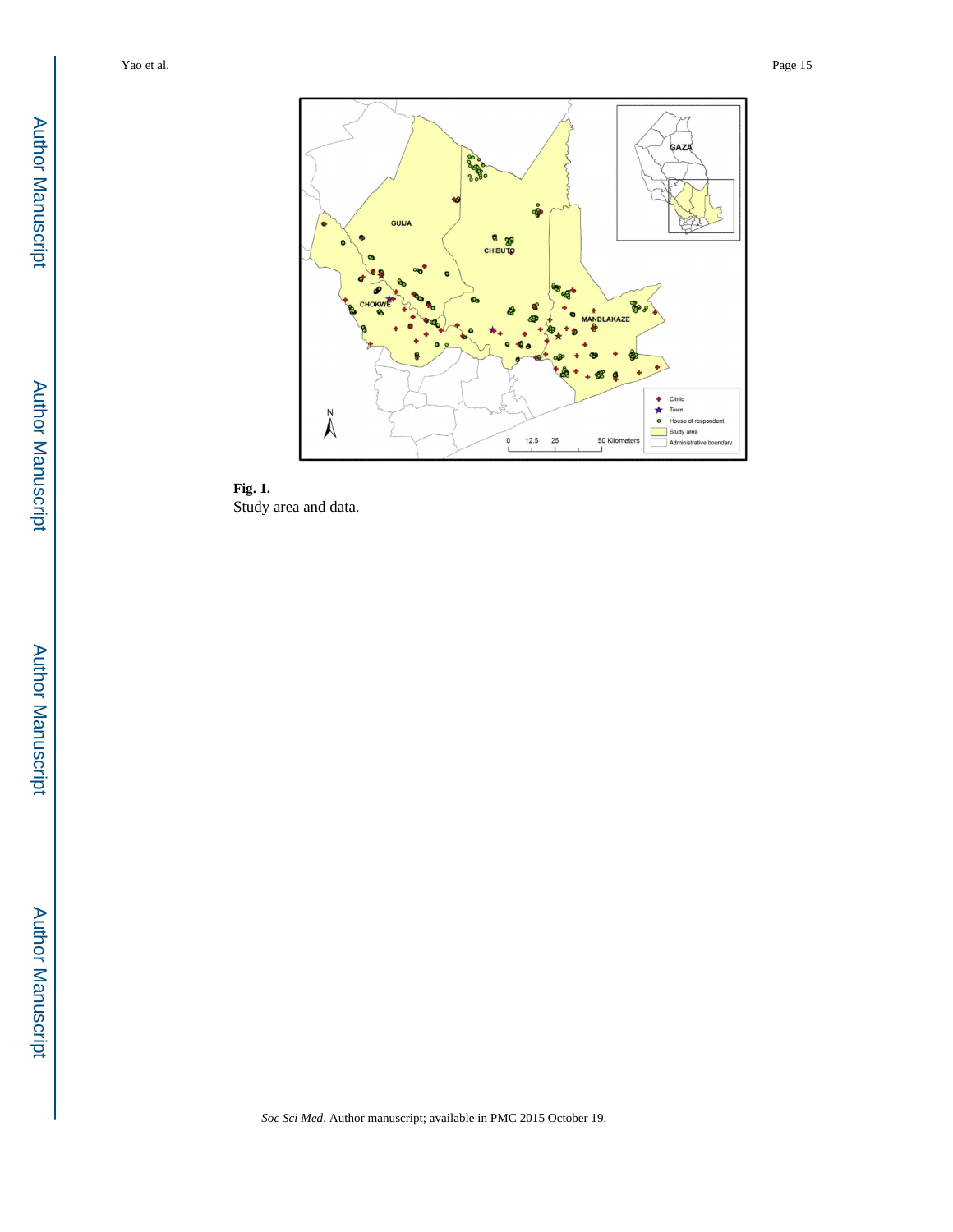

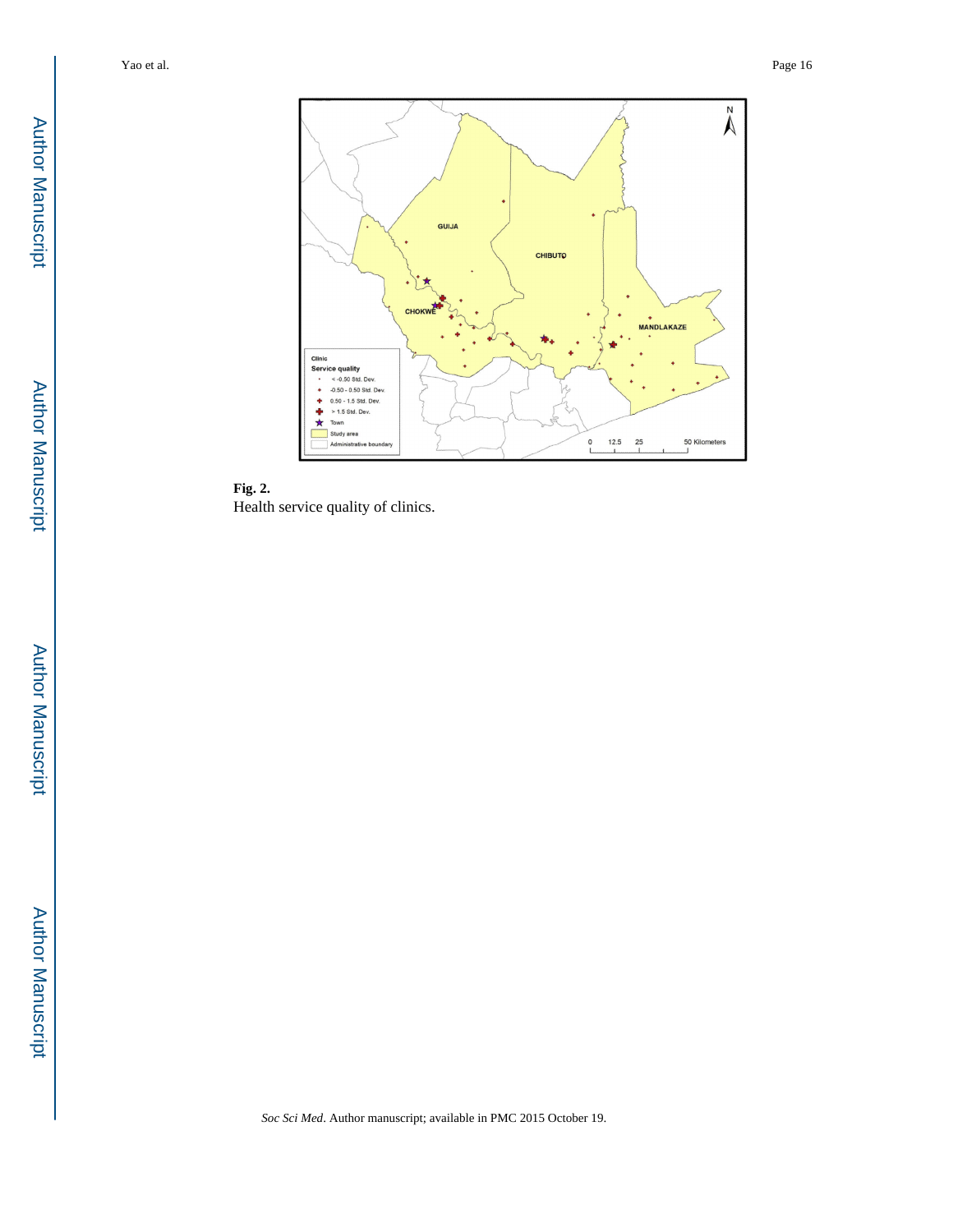

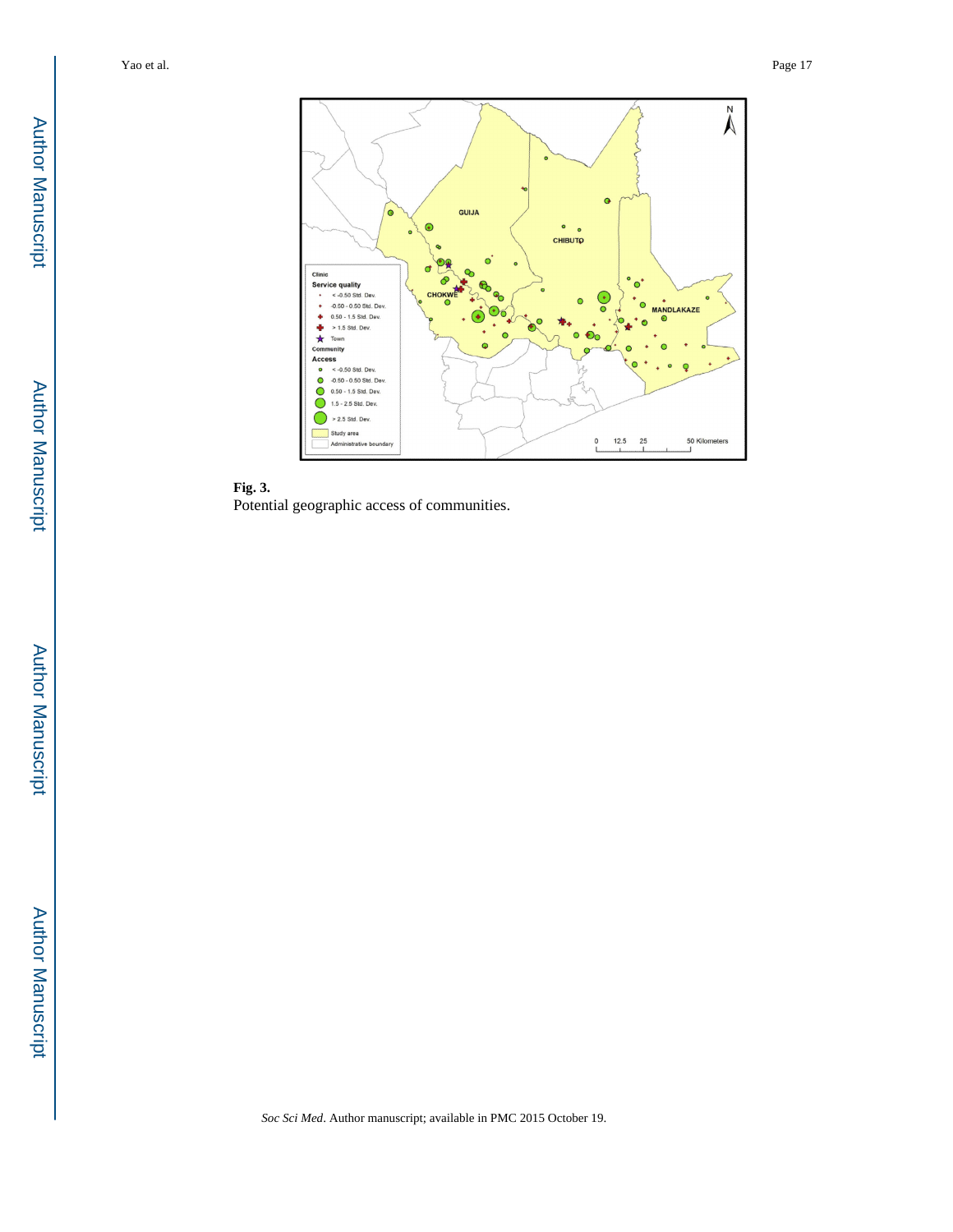

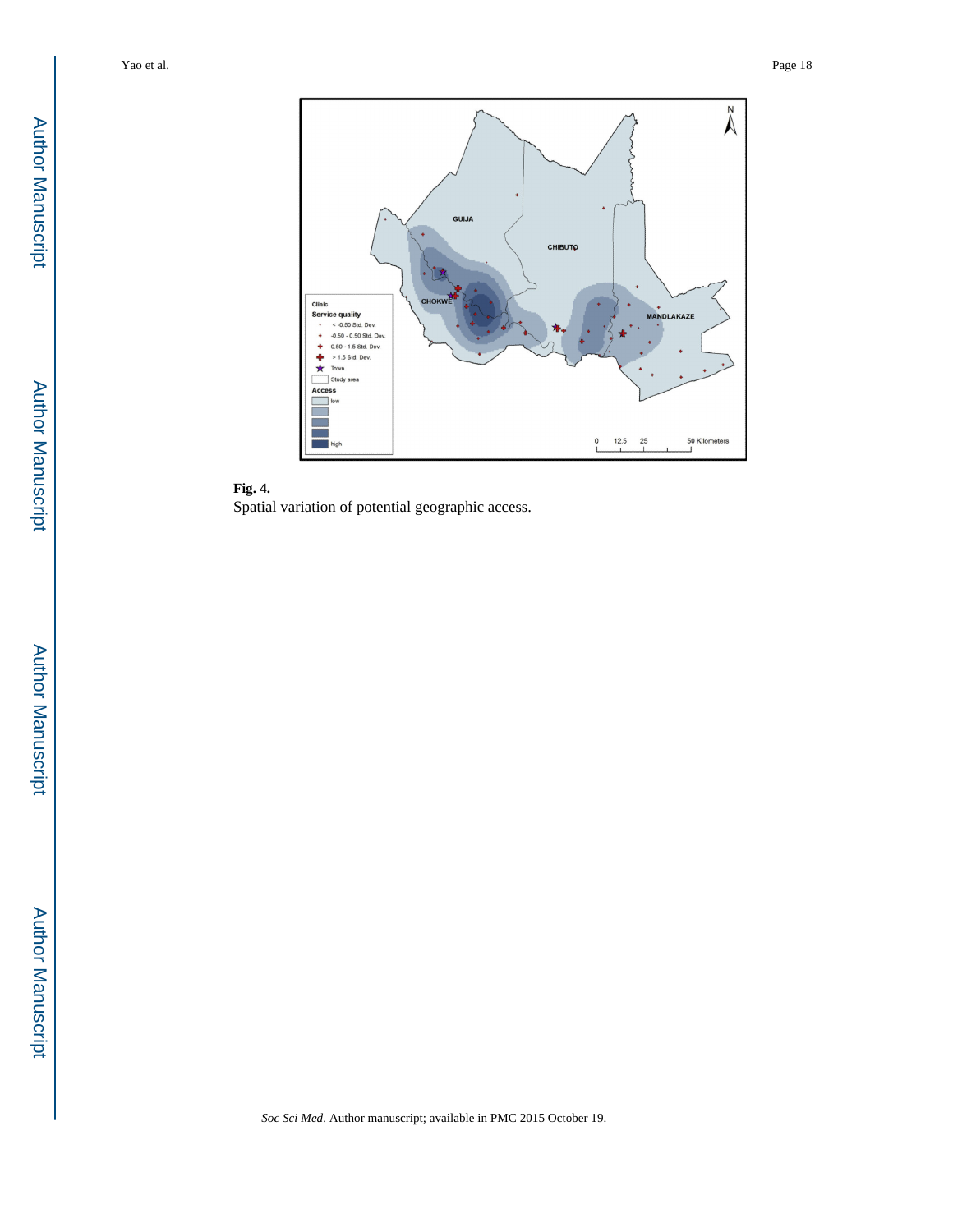#### **Table 1**

Results of Poisson regression of the clinic patient flow, parameter estimates and standard errors. Sample size: 53.

| <b>Variables</b>                               | Estimate   | Std. error |
|------------------------------------------------|------------|------------|
| (Intercept)                                    | $2.030**$  | 0.074      |
| Number of nurses in a clinic                   | $0.439***$ | 0.030      |
| Number of rooms in a clinic                    | 0.129      | 0.025      |
| Clinic has piped water $(1)$                   | 0.629      | 0.099      |
| Clinic has electricity (1)                     | 0.582      | 0.065      |
| Clinic has received assistance from an NGO (1) | 0.075      | 0.063      |

Significance codes:

*\*\* p* < 0.01: